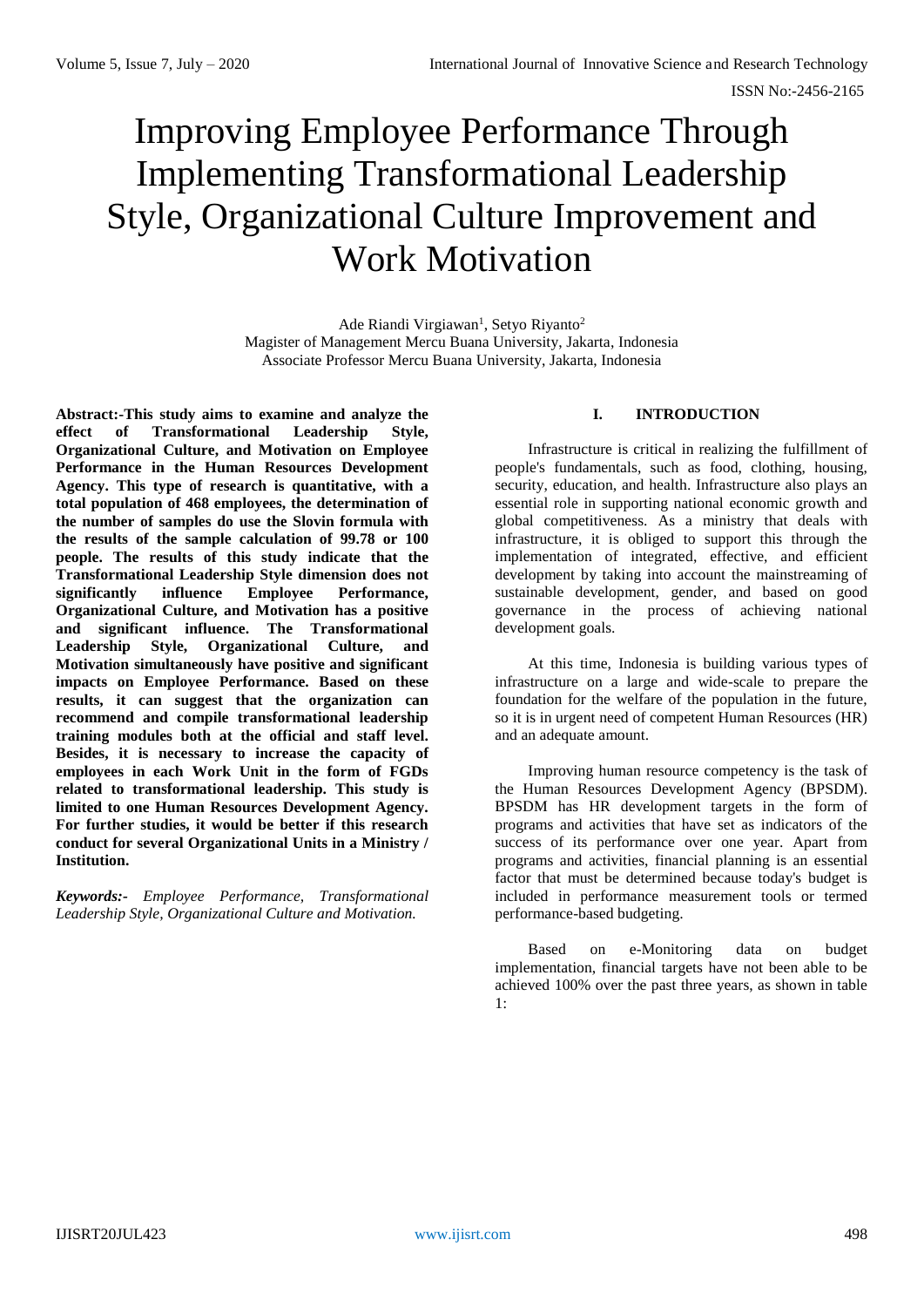ISSN No:-2456-2165

| <b>ORGANIZATION UNIT</b> | <b>FISCAL YEAR</b>                   | <b>FINANCIAL TARGETS</b>           | <b>FINANCIAL REALIZATION</b> |
|--------------------------|--------------------------------------|------------------------------------|------------------------------|
|                          |                                      | $\frac{9}{6}$                      | $($ %)                       |
| <b>BPSDM</b>             | 2018                                 | 100                                | 93.38                        |
| <b>DEPJEN BK</b>         | 2018                                 | 100                                | 98.94                        |
| <b>DEPJEN PnP</b>        | 2018                                 | 100                                | 95.10                        |
| <b>ORGANIZATION UNIT</b> | <b>FISCAL YEAR</b>                   | <b>FINANCIAL TARGETS</b>           | <b>FINANCIAL REALIZATION</b> |
|                          |                                      | $(\%)$                             | $($ %)                       |
| <b>BPSDM</b>             | 2017                                 | 100                                | 87.98                        |
| <b>DEPJEN BK</b>         | 2017                                 | 100                                | 95.01                        |
| DG BM                    | 2017                                 | 100                                | 92.49                        |
| <b>DEPJEN PnP</b>        | 2017                                 | 100                                | 94.34                        |
| <b>ORGANIZATION UNIT</b> | <b>FISCAL YEAR</b>                   | <b>FINANCIAL TARGETS</b>           | <b>FINANCIAL REALIZATION</b> |
|                          |                                      | $(\%)$                             | $($ %)                       |
| <b>BPSDM</b>             | 2016                                 | 100                                | 89.48                        |
| <b>SETJEN</b>            | 2016                                 | 100                                | 91.69                        |
| <b>BALITBANG</b>         | 2016<br><b>m</b> 11 1<br>PPRINID 1.1 | 100<br>$\sqrt{ }$<br>$\sim$ $\sim$ | 91.50                        |

Table 1:- BPSDM Budget Implementation Report Source: *e-Monitoring* (T.A 2016-2018)

In 2016 BPSDM's financial realization was 89.48%; this value is still below the commercial recognition at the Secretariat General (SETJEN) and the Research and Development Agency (BALITBANG). In 2017 the financial realization of BPSDM was 87.98%. However, the value was still below the Organizational Unit of the Directorate General of Construction (95.01%), the Directorate General of Highways (92.49%), and the Directorate General of Housing Provision (94.34%). In 2018, the financial realization of BPSDM was quite high (93.38%), but the figure is still below DG BK (98.94%) and DGN PNP (95.10%).

The data above shows the existence of GAP performance that affects the absorption of the budget of the Organization Unit of the Human Resources Development Agency. This gap also indicates that the performance of BPSDM has not been optimal and fluctuated over the past three years.

In addition to these data, researchers tried to obtain information about the possibility of a decline in organizational performance by providing questionnaires as a form of assessment of the Employee Performance as implementing activities.





The pre-survey data shows that the three highest variables influence organizational performance that is not optimal, namely the Transformational Leadership Style, Organizational Culture, and Motivation variables.

Based on the data above, researchers are interested in researching the title "Improving Employee Performance Through the Implementation of Transformational Leadership Style, Improving Organizational Culture and Motivation."

# **II. THEORETICAL REVIEW**

### *A. The Performance*

The achievement of organizational goals cannot separate from the resources owned by the organization run by employees who play an active role as actors in efforts to achieve the purposes of the organization. According to Sinambela (2012: 181), organizational performance is cumulative Employee Performance; therefore, the higher the Employee Performance, the higher the organizational performance.

Dimensions or performance indicators are aspects that become a measure in evaluating performance. Sizes and signs are used as benchmarks in assessing performance and will be very necessary because it is beneficial for many parties. According to John Miner in Sudarmanto (2015), Dimensions and performance indicators are:

### *Quality:*

Quality is a standard that must be achieved by a person, group, or organizational institution regarding the condition of human resources, the variety of work methods, as well as the goods and services produced. Quality indicators, according to Jhon Miner, namely:

- Error rate,
- The level of damage,
- The degree of accuracy.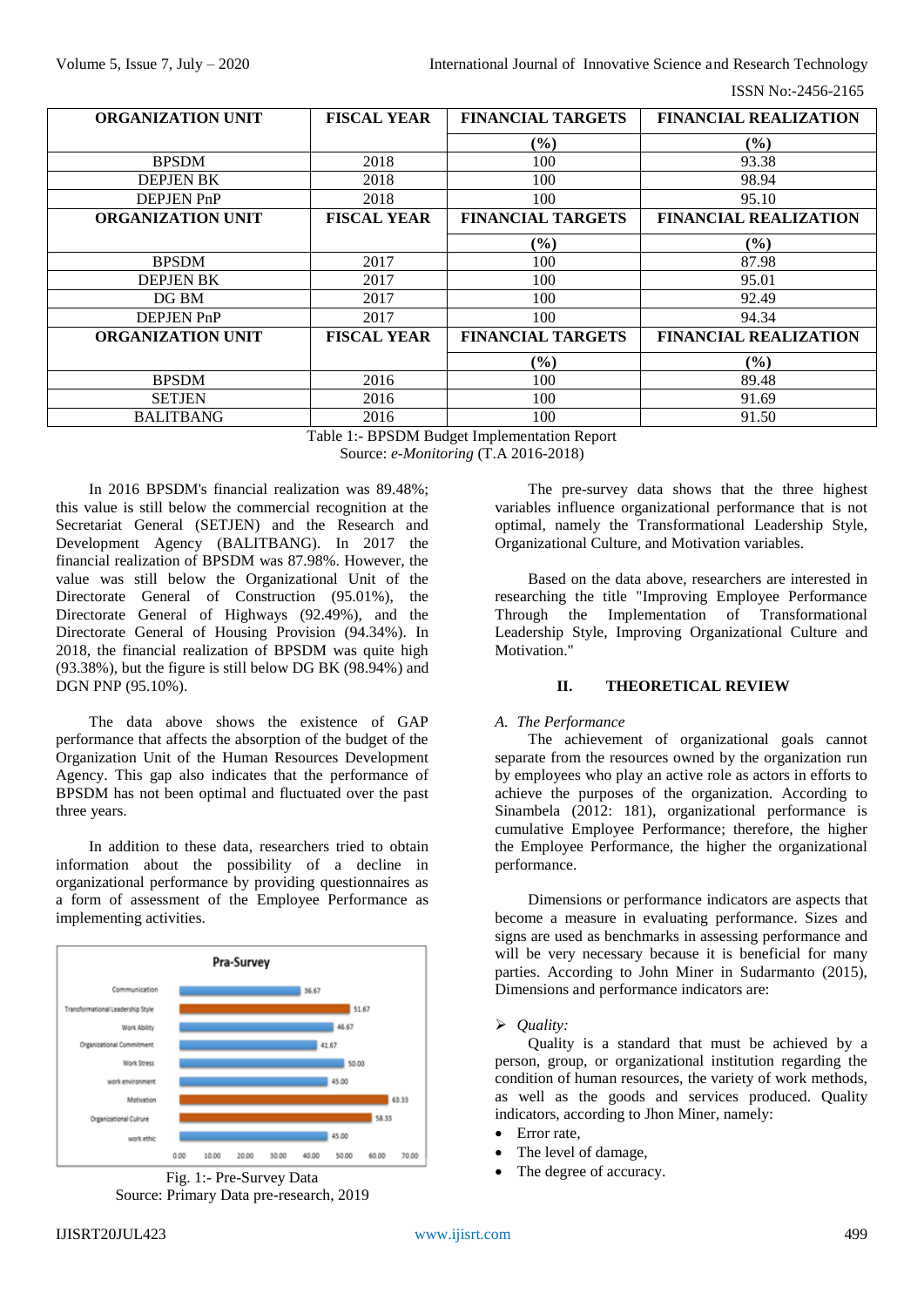#### ISSN No:-2456-2165

### *Quantity:*

An organization already has goals to be achieved. To measure the performance of the apparatus in achieving these objectives can undoubtedly be seen from the amount of work that has produce or effectiveness.

### *Working time:*

Effective use of time will produce an excellent performance for the apparatus and can realize the goals of an organization. If the equipment effectively uses work time, it will create the effectiveness of organizational performance. According to John Miner that there are three indicators contained in the measurement of time using that can be seen, namely:

- Level of absence
- The level of delay
- Use of work time
- $\checkmark$  Collaboration with others in working:

Cooperation is one of the factors found in an organizational environment. To create a strong team to help achieve the goals of an organization, the team needs that can work together with each other.

### *B. Transformational Leadership*

According to Yulk (2015: 315), Transformational Leadership Style can see from followers who feel the trust, admiration, loyalty, and respect for leaders, and they are motivated to do more than they initially expected.

Leaders change by motivating followers by making more aware of the importance of the results of the task, persuading them to put their team or organization's interests first rather than personal interests.

(Bass and Avolio in Ahmad et al., 2014) identified four dimensions of transformational leadership:

- Idealized Influence: Leaders who behave as role models, are admired, respected, and trusted. The leader is willing to take risks, be reliable, and have good moral and ethical behavior.
- Inspirational Motivation: Leaders who show enthusiasm, optimism, and create a work atmosphere that is committed to achieving the goals and vision of the organization, and leaders who can communicate high expectations, focus on efforts and express essential goals.
- Intellectual Stimulation: Leaders who encourage the creativity of followers and encourage breakthroughs in solving problems.
- Individualized Consideration: Leaders who pay attention to the needs of each individual for achievement and growth by acting as a coach or mentor.

### *C. Organizational Culture*

Robbins, Stephen P, Judge, (2009), states that Organizational Culture is a system of shared meanings shared by members that distinguish the organization from other organizations.

According to Robbins & Coulter (2012: 52), there are seven dimensions of Organizational Culture, namely:

- Innovation and the courage to take risks (Innovation and risk-taking), is the extent to which the organization encourages employees to be innovative and dare to take risks. Besides, how organizations appreciate the risktaking actions by employees and generate employee ideas.
- Attention to detail is the extent to which organizations expect employees to show accuracy, analysis, and attention to features.
- Results-oriented is the extent to which management focuses on outcomes rather than care to the techniques and processes used to achieve this.
- People-oriented is the extent to which management decisions take into account the effects of results on people in the organization.
- Team oriented, is the extent to which work activities organizes around teams, not individual individuals.
- Aggression is the extent to which people in the organization are aggressive and competitive to run Organizational Culture as well as possible.
- Stability is the extent to which organizational activities emphasize the status quo (maintaining what is because it is considered good enough) rather than growth.

### *D. Motivation*

According to Robbins in Mamik (2010) that work motivation is an encouragement that makes a person act or behaves with the possibility of meeting personal goals or needs at work.

According to Mc. Cleland (Robbins and Judge, 2014: 207), Motivation dimensions and indicators namely:

### *Need for achievement (need for performance)*

The need for success is a need and encouragement to do something new at work, motivation to be able to do work better than before, and always wants to achieve higher achievements. An employee who requires high achievers will tend to take risks.

### *Need for affiliation (need for membership)*

The requirement for membership is an encouragement to be able to interact with others, be with other people, work together in teams, do not want to do something that harms others.

### *The need for power (need for energy)*

The need for control is a need for encouragement to have the ability. Which is a reflection of the drive to achieve authority to have an influence on others, and be at the forefront of many things.

### *E. Framework*

Based on previous theoretical studies and research on the influence of independent variables (Transformational Leadership Style, Organizational Culture, and Motivation) on the dependent variable (Employee Performance). The data obtained by researchers in the background of the study, it is assumed that each of the independent variables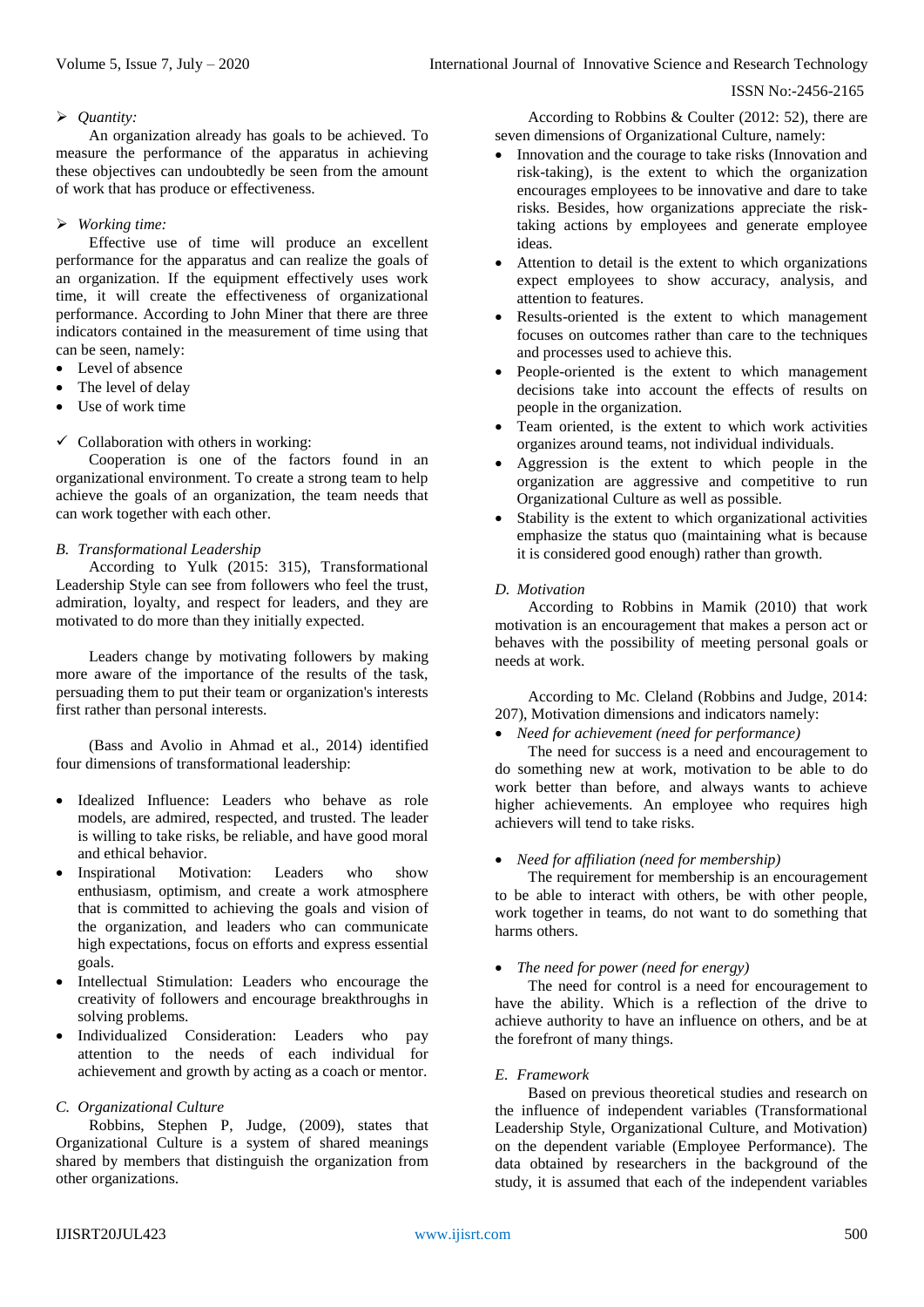ISSN No:-2456-2165

has an influence positive towards Employee Performance in the Human Resources Development Agency. The researcher develops the following framework:



Fig 2:- Conceptual Framework Source: Data processed by researchers, 2019

### *F. Hypothesis*

H1: Transformational leadership influences Employee Performance;

H2: Organizational Culture influences Employee Performance;

H3: Work motivation affects EmployeePerformance;

H4: Transformational Leadership Style, organizational culture, and motivation simultaneously have a positive and significant effect on employees performance

### **III. METHODOLOGY**

In this study, researchers aimed to test the hypothesis the research design used was a Causal Study. Causal research use to prove the relationship between the cause and effect of several variables. Causal research usually uses the experimental method by controlling the independent variables that will affect the dependent variable in the situation that has a plan. This study examines the influence of Transformational Leadership Style, Organizational Culture, and Motivation on Employee Performance.

The population in this study is civil servants in the Organizational Unit of the Human Resources Development Agency who have not yet entered the retirement preparation period (MPP). Based on staffing data (e-HRM), the number of BPSDM employees in 2019 is as many as 468 people and are active or not yet retired civil servants (MPP).

The sampling method in this study uses the Slovin formula with an error rate of 10% because, in sampling, the number must be representative so that research results can be generalized. From the calculation of the Slovin formula, a sample of 99.78 produces or rounded up to 100 people.

The quality test of the research instrument (questionnaire) carried out the reliability test, the validity test, and the classic assumption test, which consisted of a

normality test, a multicollinearity test, and a heteroskedasticity test.

For data analysis in proving hypotheses, multiple linear regression analysis uses, the coefficient of determination test (r2) to measure how far the model's ability to explain the variation of the dependent variable, partial test (t-test) to find out how far the influence of the independent variable  $(X)$ , on the dependent variable  $(Y)$ partially. The simultaneous test (F test) to show whether all separate or independent variables included in the model have a joint influence on the dependent variable, and the correlation test between dimensions to measure the level of the relationship involving more than one independent variable  $(X1, X2, X3)$ , and one dependent variable  $(Y)$ . Multiple Regression Analysis using SPSS version 23.

## **IV. RESULT AND DISCUSSION**

#### *A. Reliability Test*

A measurement instrument is said to be reliable if the measurement is consistent and accurate. So the instrument reliability test is carried out in order to find out the consistency of the instrument as a measuring instrument, so that the results of a measurement can be trusted. The formula used to test the reliability of the instrument in this study is the Alpha coefficient  $(\alpha)$  from Cronbach. Referring to Ghozali (2011: 48), the evaluation of a construct or variable is said to be reliable if Cronbach Alpha> 0.70.

| Variable       | Cronbach | Reliability Limi | Reliabilit |
|----------------|----------|------------------|------------|
|                | 's Alpha | ts               |            |
| Transformation | 0.934    | 0.70             | Reliable   |
| al Leadership  |          |                  |            |
| Style          |          |                  |            |
| Organizational | 0.771    | 0.70             | Reliable   |
| culture        |          |                  |            |
| Motivation     | 0.801    | 0.70             | Reliable   |
| Employee       | 0.762    | 0.70             | Reliable   |
| Performance.   |          |                  |            |

Table 2:- Reliability Test Results Source: Data processed by researchers, 2019

Table 2 shows that all variables in this study have a Cronbach alpha value greater than 0.70. So it can be concluded that all the research variables are reliable and suitable to be used as research instruments.

### *B. Validity Test*

Validity test for each item of questions do by comparing the value of r arithmetic with r table, for the degree of freedom the researcher uses  $df = N-2$ , in this study the number of samples used is 100 respondents, then to get the value of r table is  $df = 100 - 2 = 98$ . The amount of r table is 0.1966, with a confidence level of 95%. The costs for the decisions that can take are as follows:

- If r count  $\triangleright$  r table and is positive, then the item is declared valid.
- If r arithmetic  $\langle$  r table and is negative, then the question is declared invalid.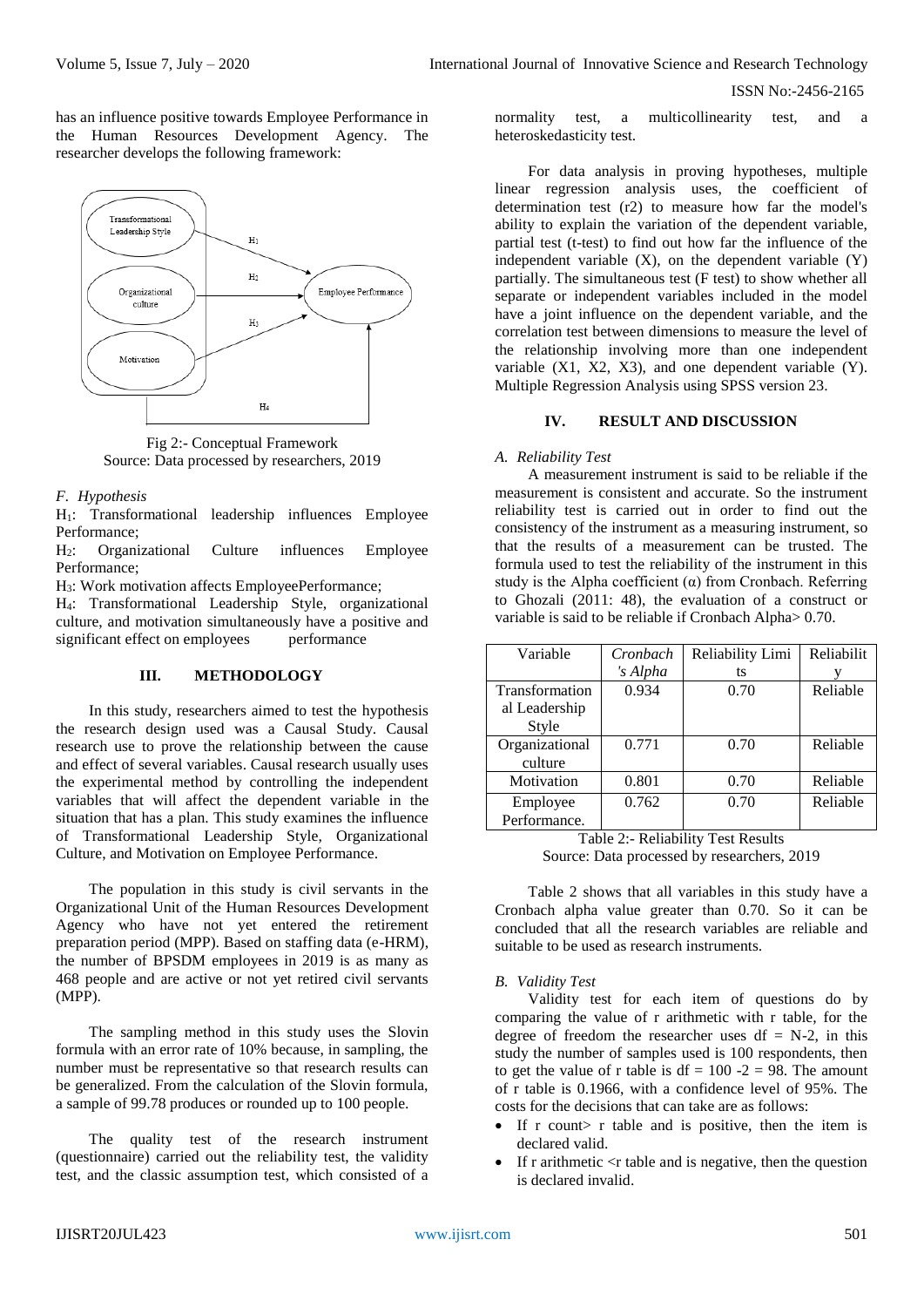#### ISSN No:-2456-2165

| Variable  | r Count | r Table | Description |
|-----------|---------|---------|-------------|
| $X_{1.1}$ | 0.823   | 0.1966  | Valid       |
| $X_{1.2}$ | 0.801   | 0.1966  | Valid       |
| $X_{13}$  | 0.743   | 0.1966  | Valid       |
| $X_{1.4}$ | 0.744   | 0.1966  | Valid       |
| $X_{1.5}$ | 0,700   | 0.1966  | Valid       |
| $X_{1.6}$ | 0.727   | 0.1966  | Valid       |
| $X_{17}$  | 0.703   | 0.1966  | Valid       |
| $X_{1.8}$ | 0,800   | 0.1966  | Valid       |
| $X_{1.9}$ | 0.772   | 0.1966  | Valid       |

Table 3:- Test Results of Transformational Leadership Validity

Source: Data processed by researchers, 2019

| Variable  | r Count | r Table | Description |
|-----------|---------|---------|-------------|
| $X_{2.1}$ | 0.453   | 0.1966  | Valid       |
| $X_{2,2}$ | 0.202   | 0.1966  | Valid       |
| $X_{23}$  | 0.569   | 0.1966  | Valid       |
| $X_{2.4}$ | 0.470   | 0.1966  | Valid       |
| $X_{2.5}$ | 0.626   | 0.1966  | Valid       |
| $X_{2.6}$ | 0.416   | 0.1966  | Valid       |
| $X_{27}$  | 0.472   | 0.1966  | Valid       |
| $X_{28}$  | 0.495   | 0.1966  | Valid       |
| $X_{29}$  | 0.552   | 0.1966  | Valid       |

Table 4:-Test Results of Organizational Cultural Validity Source: Data processed by researchers, 2019

| Variable  | r Count | r Table | Description |
|-----------|---------|---------|-------------|
| $X_{3.1}$ | 0.597   | 0.1966  | Valid       |
| $X_{3.2}$ | 0.577   | 0.1966  | Valid       |
| $X_{3,3}$ | 0.487   | 0.1966  | Valid       |
| $X_{3.4}$ | 0.395   | 0.1966  | Valid       |
| $X_{3.5}$ | 0.348   | 0.1966  | Valid       |
| $X_{3.6}$ | 0.292   | 0.1966  | Valid       |
| $X_{3.7}$ | 0.608   | 0.1966  | Valid       |
| $X_{3.8}$ | 0.730   | 0.1966  | Valid       |
| $X_{3.9}$ | 0.413   | 0.1966  | Valid       |

Table 5:- Motivation Validity Test Results Source: Data processed by researchers, 2019

| Variable  | r Count | r Table | Description |
|-----------|---------|---------|-------------|
| $Y_{1.1}$ | .482    | 0.1966  | Valid       |
| $Y_{1,2}$ | 0.558   | 0.1966  | Valid       |
| $Y_{1,3}$ | 0.436   | 0.1966  | Valid       |
| $Y_{1.4}$ | .383    | 0.1966  | Valid       |
| $Y_{1.5}$ | 0.225   | 0.1966  | Valid       |
| $Y_{1.6}$ | .300    | 0.1966  | Valid       |
| $Y_{1.7}$ | 0.549   | 0.1966  | Valid       |
| $Y_{1.8}$ | 0.531   | 0.1966  | Valid       |
| $Y_{1.9}$ | 0.575   | 0.1966  | Valid       |

Table 6:- Test Results of Validity of Performance Source: Data processed by researchers, 2019

All values calculated for each statement in this study have benefits above 0.1966. It shows that every account in this questionnaire is valid.

# *C. Data Analysis*

Following are the results of multiple Linear Regression analysis:

| Model                                | <b>Unstandardized Coefficients</b> |            | <b>Standardized Coefficients</b> |       | Sig. |
|--------------------------------------|------------------------------------|------------|----------------------------------|-------|------|
|                                      | B                                  | Std. Error | Beta                             |       |      |
| (Constant)                           | 1,199                              | .424       |                                  | 2,829 | ,006 |
| Transformational Leadership<br>Style | ,054                               | ,063       | ,088                             | ,859  | ,392 |
| Organizational culture               | ,321                               | ,122       | ,286                             | 2,629 | ,010 |
| Motivation                           | ,195                               | ,085       | ,231                             | 2,283 | ,025 |

Table 7:- Results of Multiple Linear Regression Tests

Source: Data processed by researchers, 2019

Based on the results of the Multiple Linear Regression above, it can explain that:

- The regression coefficient value of the Transformational Leadership Style is 0.054. It means that any increase in the value of the Transformational Leadership Style will cause an increase in Employee Performance of 0.054, which positively relate between the Transformational Leadership Style and Employee Performance.
- Organizational culture regression coefficient value of 0.321. It means that any increase in the amount of

Organizational culture will cause an increase in Employee Performance by 0.321, which positively relate between Organizational culture and Employee Performance.

 Motivation regression coefficient value of 0.195. It means that any increase in the cost of Motivation will cause an increase in Employee Performance of 0.195, which positively relate between Motivation and Employee Performance.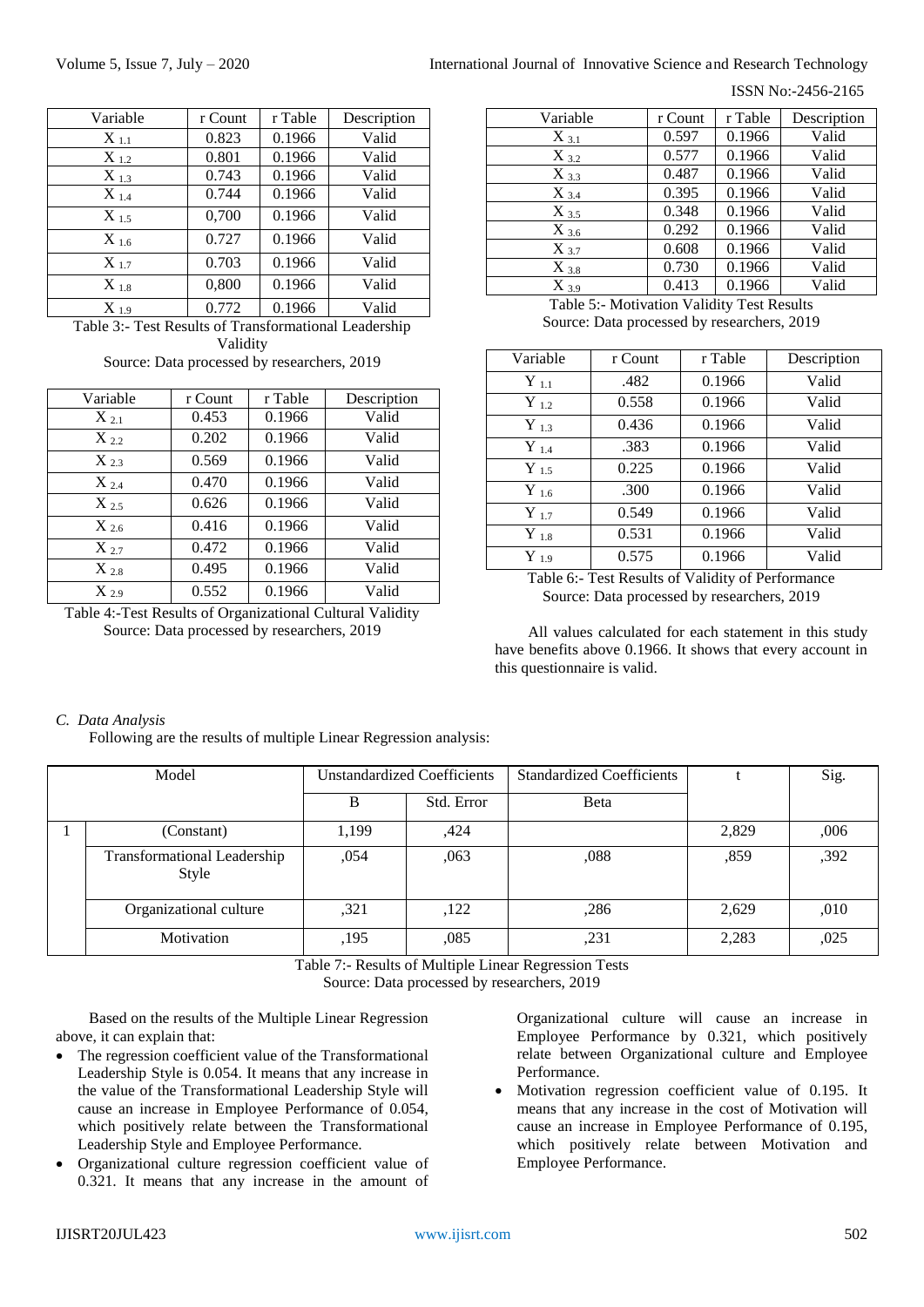ISSN No:-2456-2165

#### *D. Correlation Test Between Dimensions*

Based on the Results of Correlation Matrix Tests, it can be seen that:

- Dimensions Aggressive attitude has the most definite relationship with the aspect of Quality of output that is equal to 0.538. While the size that has the lowest relationship is the Intellectual Simulation dimension to the Time at work dimension that is equal to 0.113.
- The most stable relationship in the Transformational Leadership Style variable on Employee Performance is the Intellectual Simulation dimension to the Quantity of output dimension that is equal to 0,400. While the lowest relationship is in the aspects of Intellectual Simulation to Time at work that is equal to 0.113.
- The most substantial involvement in the Organizational Culture variable on Employee Performance is the dimension of Aggressive Attitudes towards the Quality of output dimension that is equal to 0.538. While the lowest relationship is in the Orientation dimension to the results of the Quantity of output that is equal to 0.115.
- The most robust involvement in the Motivation variable on Employee Performance is in the Need for Power dimension to the Quality of output dimension that is equal to 0.451. While the lowest relationship is in the Need for Power dimension to the Quantity of output that is equal to 0.171.

### **V. CONCLUSIONS**

- $\triangleright$  The Transformational Leadership Style variable shows that there is no significant effect on Employee Performance. This assumes that the direct supervisor of employees has not fully implemented the core competencies of the Transformational Leadership Style as an effort to improve management in improving human resources to improve organizational performance.
- $\triangleright$  Organizational culture has a significant effect on employee performance. This means that employees already understand the work system in the organization's environment so that the organization only needs to oversee the achievement of the organization's performance.
- Motivation at work provides a significant influence on employee performance. These results indicate that employees have a desire to work better and have competitiveness to get a career that has been arranged in a career path.
- $\triangleright$  Together (simultaneously) the Transformational Leadership Style, Organizational Culture and Motivation variables have a significant effect on Employee Performance. This shows that performance is influenced by the character of leaders who provide better performance by paying attention to the participation of their employees. on the other hand, organizational culture provides a compliant impact and commitment to achieving targets that must be achieved and work systems that must be understood. In addition, the desire and competitiveness of employees has a

positive impact on improving organizational performance

#### **REFERENCES**

- [1]. Ahmad et all. (2014). Impact of Transformational Leadership on Employee Motivation in Telecommunication Sector, Vol. 2, No. 2, pp. 11-25. Retrieved from American Research Institute for Policy Development.
- [2]. Aima, H.,Adam, R. & Ali, H. (2017). Model of Employee Performance: Competence Analysis and Motivation (Case Study at PT. Bank Bukopin,Tbk Center). Journal of Research in Business and Management, Volume  $4 \sim$  Issue 11 (2017) pp: 49-59. ISSN(Online) : 2347-3002.
- [3]. Ghozali, Imam.,2013. Aplikasi Analisis Multivariate dengan Program SPSS.
- [4]. Ghozali, Imam. (2011). Aplikasi Analisis Multivariate Dengan Program SPSS. Semarang: Badan Penerbit Universitas Diponegoro.
- [5]. Mangkunegara, Anwar Prabu. (2011) Manajemen Sumber Daya Manusia Perusahaan. Edisi Kesepuluh. Bandung: PT. Remaja Rosda Karya.
- [6]. Puspitasari,S.O., & Setyo Riyanto. (2020). The Influences of Transformational Leadership and Training on Succession Management as Mediation Variables in Effort to Increase an Organizational Capability at PT Gama Plantation. International Journal of Innovative Science and Research Technology, Vol 5, Issue 1, pp 1119-1128. ISSN No:- 2456-2165.
- [7]. Robbins, Stephen P, Judge, (2009), Perilaku Organisasi, Orgnizational Behavior, Penerbit Salemba Empat, Jakarta.
- [8]. Robbins, Stephen P & Coulter, Mary. 2012. Perilaku Organisasi, Edisi Kesebelas. Jakarta:Erlangga
- [9]. Robbins dalam Mamik. (2010). "Pengaruh Gaya Kepemimpinan, Motivasi Kerja, dan Komitmen Organisasi Terhadap Kinerja Karyawan", Jurnal Ekonomi, Tahun XX, No. 1 April 2010.
- [10]. Robbins, S. P., & Judge, T. A. (2014). Organizational Behavior (15 ed.). New Jersey: Pearson Education, Inc.
- [11]. Sadarmayanti. (2011). Manajemen Sumber Daya Manusia, Reformasi Birokasi dan Manajemen Pegawai Negeri Sipil (cetakan kelima). Bandung: PT Refika Aditama
- [12]. Sinambela, L. P. (2016). Manajemen Sumber Daya Manusia Jakarta: Bumi Aksara.
- [13]. Sudarmanto (2015). Kinerja dan Pengembangan kompetensi SDM (Cetakan Ketiga 2015). Yogyakarta: Pustaka Pelajar
- [14]. Sugiyono. (2014). Metode Penelitian Kuantitatif, Kualitatif, dan Kombinasi (Mixed Methods). Bandung: Alfabeta.
- [15]. Sugiyono, P. D., (2010). Metode penelitian pendidikan. Pendekatan Kuantitatif.
- [16]. Sugiono. (2009), Metode Penelitian Bisnis, Alfabeta: Bandung.